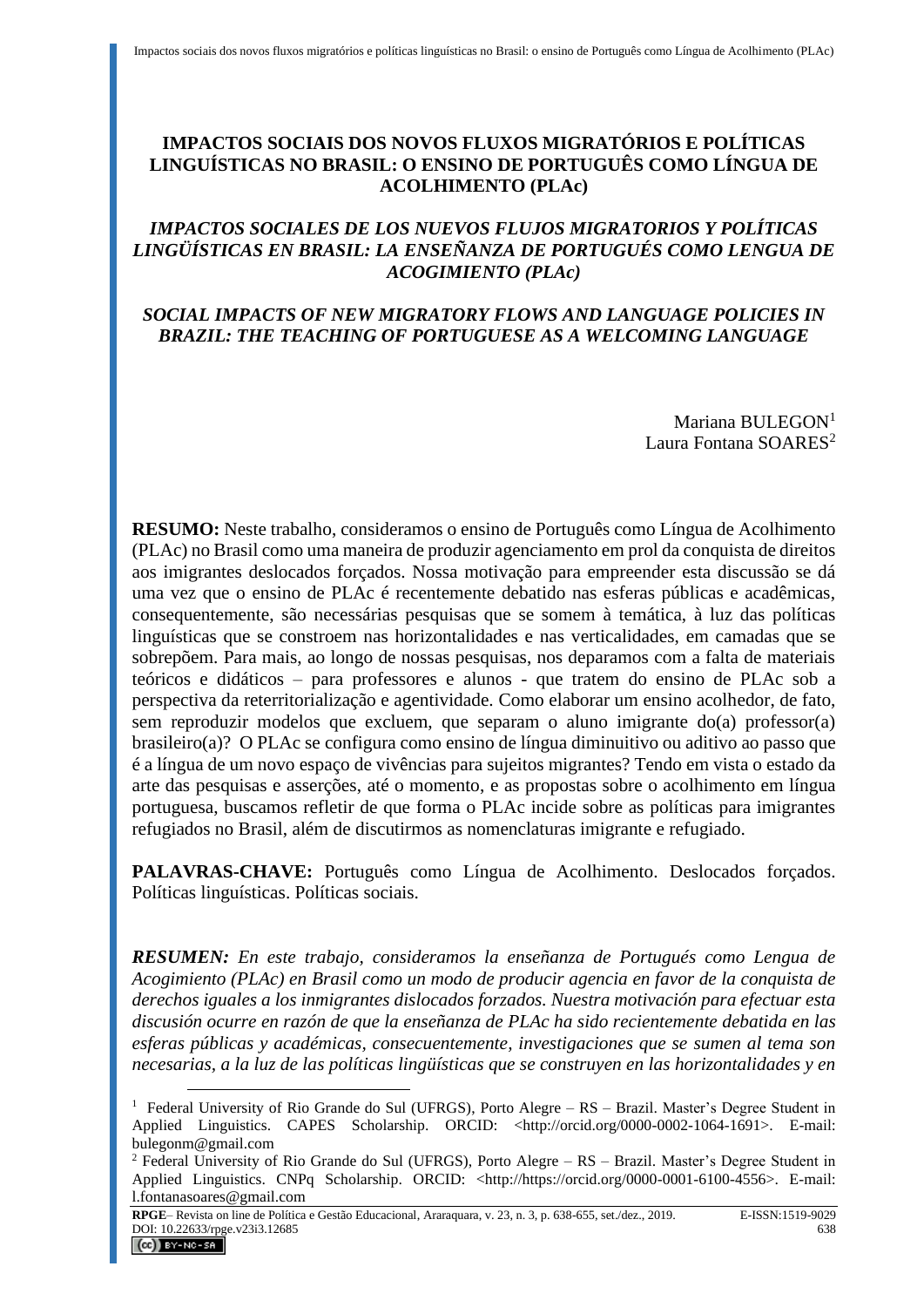*las verticalidades, en camadas que se sobreponen. Además, a lo largo de nuestras investigaciones, nos hemos deparado con la falta de materiales teóricos y didácticos – para profesores y alumnos – que traten de la enseñanza de PLAc bajo la perspectiva de la reterritorialización y producción de agencia. ¿Cómo elaborar una enseñanza acogedora, de hecho, sin que se reproduzca modelos que excluyen, que separan el alumno inmigrante del(de la) profesor(a) brasileño(a)? ¿El PLAc se configura como enseñanza de lengua adictiva o diminutiva mientras que es la lengua de un nuevo espacio de vivencias para sujetos migrantes? Teniendo en cuenta el estado del arte de las investigaciones y aserciones propuestas hasta este momento sobre el acogimiento en lengua portuguesa, buscamos reflexionar de qué manera el PLAc incide sobre las políticas para inmigrantes refugiados en Brasil, además de discutir las nomenclaturas inmigrante y refugiado.* 

*PALABRAS CLAVE: Portugués como Lengua de Acogimiento. Dislocados forzados. Políticas lingüísticas. Políticas sociales.* 

*ABSTRACT: In this paper, we consider the teaching of Portuguese as a Welcoming Language in Brazil – which is represented by the Portuguese initial "PLAc" - as a way of producing agency for the conquest of rights to forced immigrants. Our motivation to undertake this discussion is given by the fact that the teaching of PLAc is recently debated in the public and academic spheres, consequently, it is necessary to start new researches to develop this linguistic field, taking into account the discussion about linguistic policies that overlap the horizontalities and verticalities. Moreover, throughout our research, we are faced with the lack of theoretical and didactic materials - for teachers and students - that deal with PLAC teaching from the perspective of reterritorialization and agentivity. How to elaborate welcoming teaching avoiding the reproduction of excluding models that separate the immigrant student from the Brazilian teacher? Does the PLAc constitute a diminutive or additive language teaching while it is the language of new living space for migrant people? In view of the state of the art of the researches and assertions so far proposed, we reflect in what way the PLAc focuses on the policies for refugee immigrants in Brazil, besides discussing the nomenclatures "immigrant" and "refugee".*

*KEYWORDS: Portuguese as a Welcoming Language. Forced immigrants. Language policies. Social policies.*

### **Introduction**

The migratory process is a global and historical issue, being characterized for several reasons, such as colonization, importation of labor, postwar migration, among other situations that motivated the space-cultural displacement of subjects throughout history. The formation of Brazil is aligned with the migratory dynamics and its various motivations: given the beginning of the great Portuguese navigations, the crime of the commercialization of African slaves, the Italian, German, Spanish, Japanese, Polish migrations, among others, these peoples and the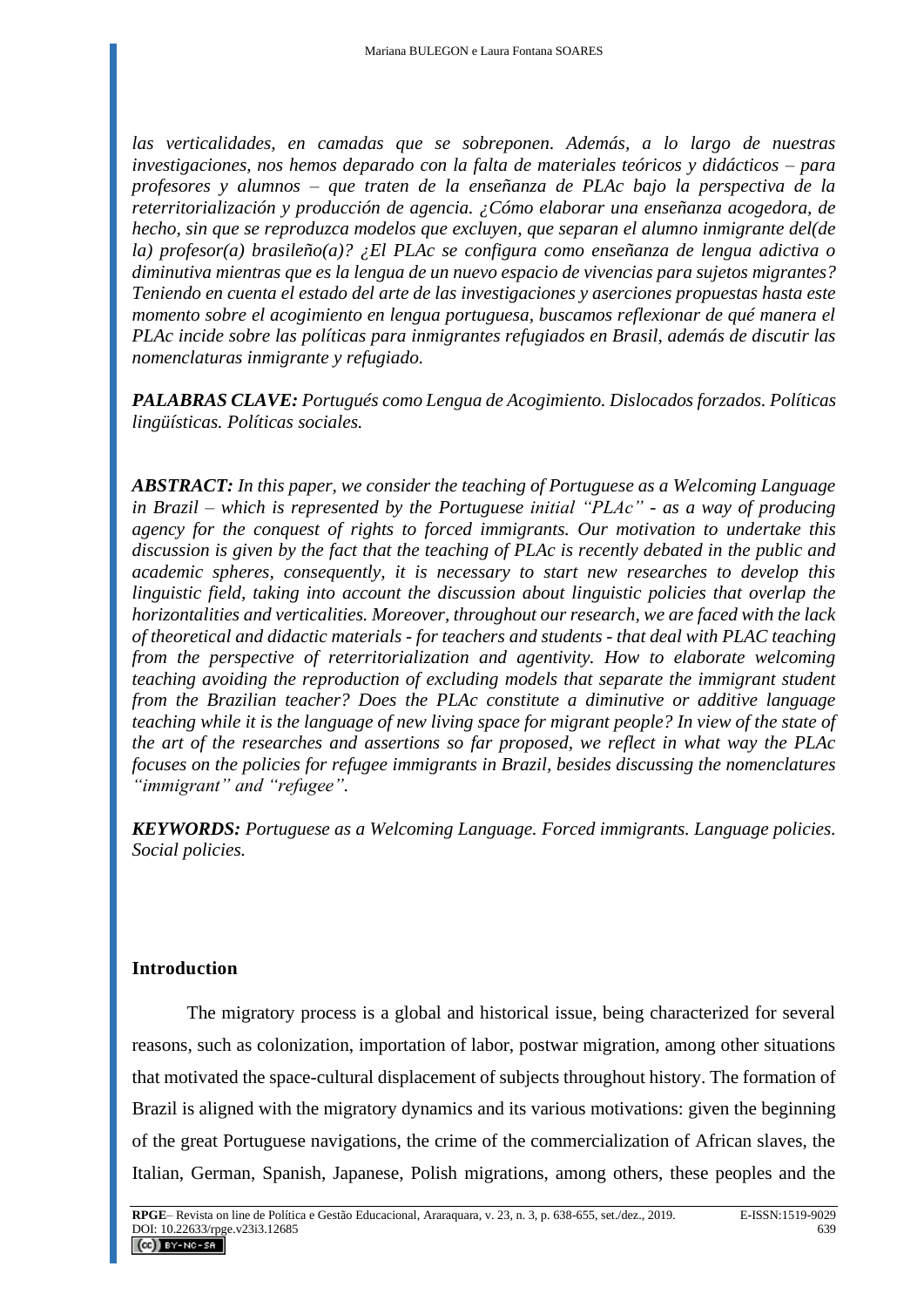natives indigenous peoples became part of the Brazilian population. The great geographical dimension has also become a huge cultural and, consequently, linguistic dimension, which is the central object that sets the tone for the discussions undertaken here. Although the recurrent and diverse migratory flows are part of the history and present of Brazil, characterizing the regions of the national territory, communities of speech and cultural practices, the current migratory flow, which we chose to call in this writing *forced displaced people* (AYDOS, 2010; ROSSA MENEZES, 2018), still lacks social and linguistic policies that in fact promote the necessary reception in order to participate socially in the Brazilian State.

Despite the political, legislative and economic changes that mark Brazil's sociopolitical course in recent years, the arrival of new immigrants - namely, Haitians, Senegalese, Ghanaians and Venezuelans, who make up, according to Cavalcanti (2016), the largest number of immigrants inserted in the formal labor market - it happened very quickly, which led to changes in the membership, demanding public policies for the reception in the country. Although the reasons for migrating from each of these nations are not the same, the barriers encountered in the recipient country are sometimes similar, such as language, labor market insertion and sociocultural adaptation. We will look at some of them throughout the text, focusing on the linguistic aspect.

Starting from a discussion about the term refugee (AYDOS, 2010; ROSSA; MENEZES, 2018), we focus specifically on the discussion of teaching Portuguese to refugees in Brazil, coined as Portuguese as a Welcoming Language (PLAc, Portuguese initials), although on the term *welcoming* fit reflections and questions (LOPEZ, 2016; ANUNCIAÇÃO, 2017). To understand the implications of the use of the term and its historicity, we will discuss what we mean by Portuguese as an Additional Language (SCHLATTER; GARCEZ, 2012) and PLAc, highlighting what this new way of teaching presupposes, its limits and contours, considering that a proficient language teaching is developed when one is aware of the student's need(s), as well as their culture(s) and particularities that must be considered and respected in the processes teaching-learning. Therefore, we question and seek to answer, regarding linguistic and social policies: what are the implications of a welcoming language teaching? How is it possible to promote reception in this way?

In order to answer these questions, our work proposes to explore the PLAc concept, with regard to the term reception and the production of agency through the process of teaching and learning Portuguese to forced displaced people. We will also discuss what we mean by agencies (BIZON, 2013; LOPEZ, 2016) and how they can be promoted within this bias. We look into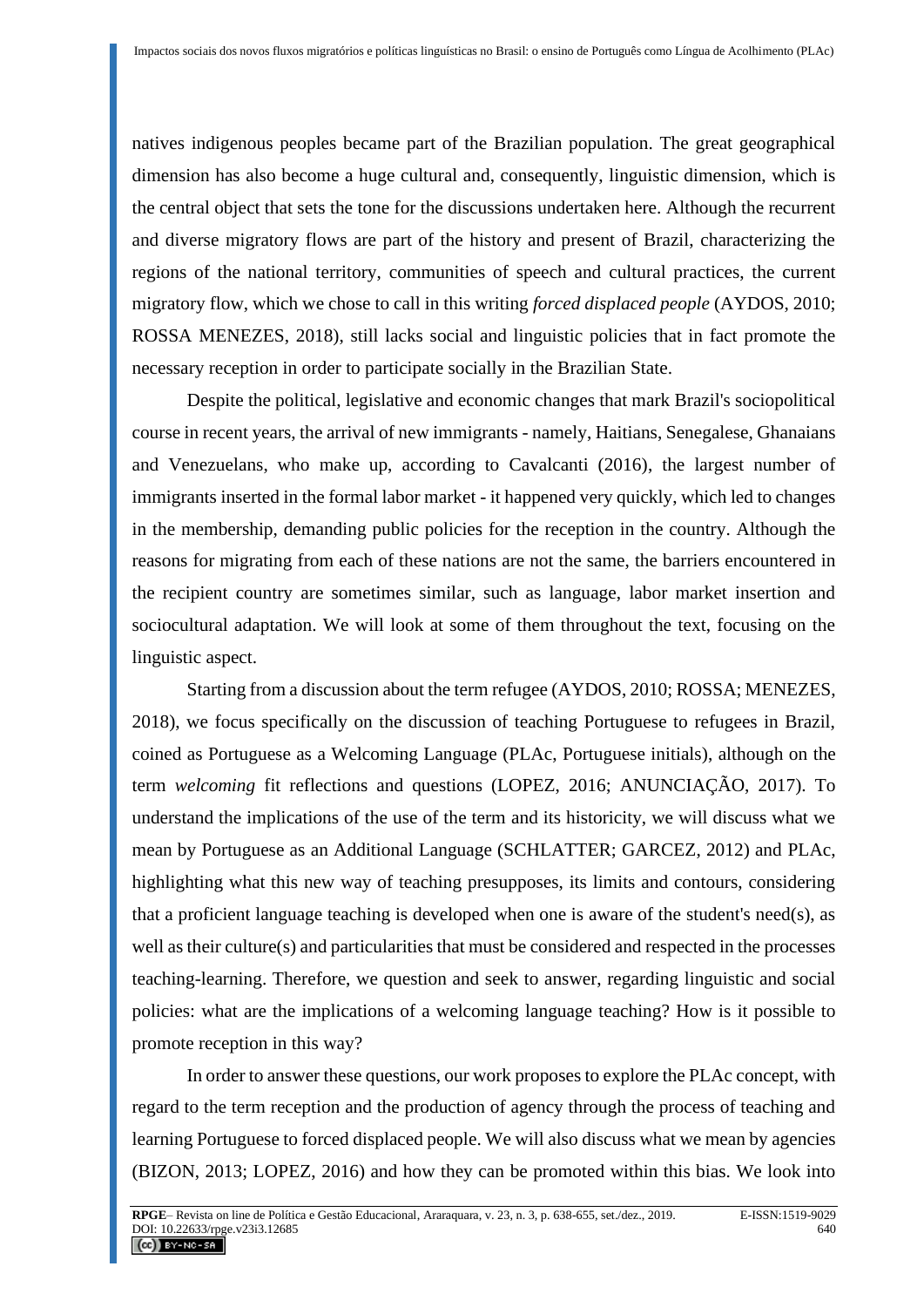this debate with the intention of thinking what needs to be done and what is already done to make the PLAc welcoming without segregating. Parallel to the problematic of welcoming teaching, we approach the concepts of education of the surroundings (MAHER, 2007), agentivity (CANAGARAJAH, 2004), deterritorialization/reterritorialization beyond the geographical space (DELEUZE; GUATARRI, 1995; BIZON, 2013), besides launching questions about teaching actions that are organized in the horizontal and vertical spheres (SANTOS, 1996; 2001). These authors and the mobilized themes support our discussion of language policies designed for refugee immigrants, spanning several areas of knowledge, as is customary within the Applied Linguistics research line to which we are affiliated, notably transdisciplinary (SIGNORINI, 1998; MOITA LOPES, 2006).

### **Migrants and the various adjectives they can receive**

We understand that nomenclatures are imbued with ideologies, so terms such as immigrant and refugee are not interchangeable. Because this article is concerned with language teaching and affiliation with a transdisciplinary Applied Linguistics - which, in general terms, draws on knowledge built on knowledge domains other than language - it is relevant to address migration and refuge in wider aspect, since it is in this area that the teaching of PLAc is located. The authors Rossa and Menezes (2018) corroborate our understanding of the importance of language in dealing with the migration and refuge discussion and state that:

> (...) the reflection on the use and reproduction of migratory categories in research practice, is a commitment to be made by all researchers on the subject of human displacement from the global south, because they understand that our practices influence the way in which they work. individuals will be seen and received by states and institutions; Rather than classifying and labeling, we should rather try to understand how to capture the realities of migrant people in Brazil, **recognizing the limits of existing categories without forgetting to problematize them** (ROSSA; MENEZES, 2018, p. 398, authors' highlights).<sup>3</sup>

We dedicate this opening section of the article to migratory typologies, in order to make a commitment to recognize the limits of categories such as "migrants", "foreigners" and

**RPGE**– Revista on line de Política e Gestão Educacional, Araraquara, v. 23, n. 3, p. 638-655, set./dez., 2019. E-ISSN:1519-9029 DOI:  $10.22633/\text{rpge.}$ v23i3.12685 641

<sup>3</sup> (...) a reflexão sobre o uso e reprodução das categorias migratórias na prática de pesquisa, é um compromisso a ser assumido por todos os pesquisadores do tema de deslocamento humano desde o sul global, por entender que nossas práticas influenciam a forma como os indivíduos serão vistos e recebidos pelos Estados e instituições; Mais do que classificar e rotular, devemos, antes, tentar compreender a captar as realidades de pessoas migrantes no Brasil, reconhecendo **os limites das categorias existentes sem esquecer de problematizá-las** (ROSSA; MENEZES, 2018, p. 398, grifos nossos)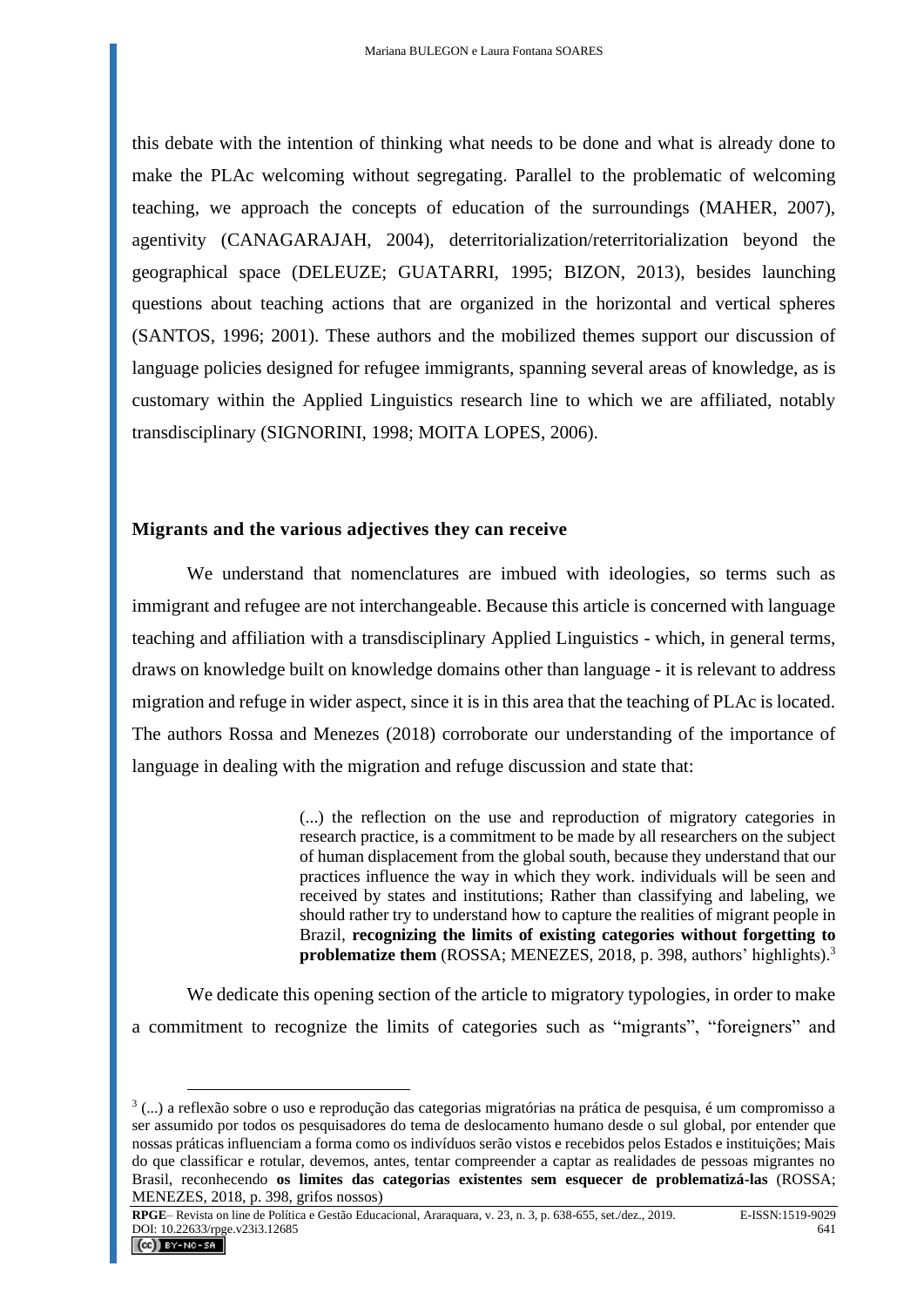"refugees", problematizing them. Understanding such nomenclatures from legal knowledge avoids relying on the positivist use of terms that cannot be reduced to evident, objective and neutral phenomena. It is complex to categorize displacements around the world today, mainly because of the difficulty of basing a migrant's status solely on the elements voluntariness and compulsoriness, since these motivations are not easily detectable and their outlines are fluid. As an example of the difficulty in understanding status as an objective phenomenon, we mobilized the case of Angolan refugees. According to Rossa and Menezes (2018, p. 385), these were recognized in different ways by the influence of social class, "persons with identical situations being classified as refugees, displaced, returnees, returnees and expatriates". In this example, the influence of political and economic elements on the categorization of subjects is evidenced, indicating the complexity of migratory typologies and the various variables that condition the recognition of those who migrate.

In addition, the legal status granted to individuals who make up migratory flows requires attention, as the rights of these subjects are legally guaranteed according to the category to which they belong, and there is a difference in the protections that the state grants to a refugee and a person with a humanitarian visa, for example. These labels also serve to generate statistics capable of forging a positive scenario, or not, about the subjects. At present, it is common to find that we are experiencing a humanitarian refugee crisis, and the category "refugee" is associated with some nationalities and specific social classes, generating collective resistance to specific groups that are now badly maligned because they come in large numbers, capable of destabilizing a nation. However, the numbers as well as nomenclatures are manipulative and do not necessarily express the reality: the countries of the global north produce foreigners, while those of the global south produce immigrants and refugees.

Another effect of the creation of nomenclatures is the homogenization and reduction of a complex and heterogeneous situation such as migration in contemporary times, by fitting new migrants into the dichotomous migrant refugee category, considering ones as displaced volunteers and others as forced, without taking into account the different situations that cross each of the terms. Thus, "our interpretation is that migration does not always occur as a voluntary act, and that among other processes that may characterize it, we can include violence as a migratory factor" (VAINER, 1996 *apud* AYDOS, 2010, p 53). Thus, it is possible that those legally recognized as economic migrants did not leave their countries voluntarily, but because of human rights obstacles, sharing similar migratory motivations as those recognized as refugees.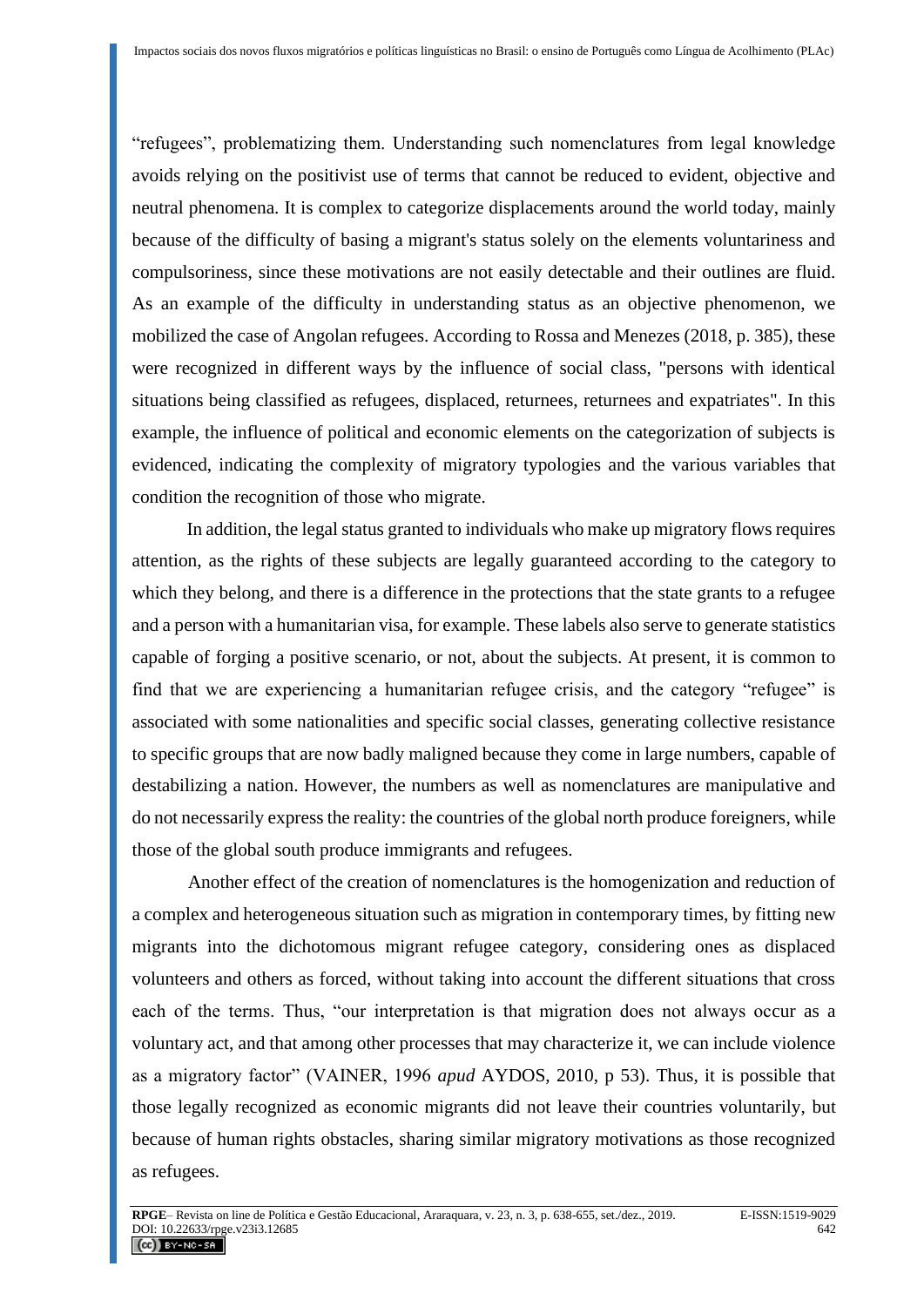Due to the complexities existing in nomenclatures and their social and legal implications, we chose to align ourselves with the use of the analytical concept of forced migration, naming the participants in this process as *forced displaced*. The concept of forced migration encompasses legal concepts such as refugee, international displaced persons, environmental refugees and refuge applicant (AYDOS, 2010; ROSSA; MENEZES, 2018). Another term that deserves attention, which also appears in publications on PLAc teaching, is "survival migration", proposed by Betts (2010); It is justified that this term does not reinforce the dichotomy forced migration versus voluntary migration, since "when leaving the country is the only option to guarantee survival, it is irrelevant to classify the causes of these deprivations as economic or conflict-related" (BETTS, 2010 *apud* ROSSA; MENEZES, 2018, p. 392). Although this is a seemingly beneficial concept, Rossa and Menezes (2018) point out that the notion of survival proposed by the category reinforces the historically constructed discourse of insufficiency of countries in the global south, which can serve as an argument to legitimize international military interventions from major world powers with vested interests.

To conclude this brief discussion about the implication of the terms we use in our research when referring to the subjects coming from the new migratory flows, we indicate as a complementary reading to those who wish to delve deeper into the subject the Aydos dissertation (2010) and the article by Rossa e Menezes (2018); Relevant discussions on migration can be found in these texts, such as the recognition of humanitarian asylum for Haitians, the complex situation of refugee applicants from Angola, as well as further explanation of the defense of the boundaries of the refugee legal category so that there is no loss in policies specific to these. Next, we discuss the context of teaching Portuguese to forced displaced people, Portuguese as a Welcoming Language.

# **Portuguese as a Welcoming Language: what to teach? How to teach? How does the language welcome?**

By way of explanation, in this work we understand that the PLAc is configured as a subarea of the PLA - Portuguese as an Additional Language, marked by such nomenclature in order to build historicity for the term, grouping researches dedicated to the teaching of Portuguese as a non-native language to forced displaced people. Thus, we must first explain what we mean by Portuguese as an Additional Language and Portuguese as a Welcoming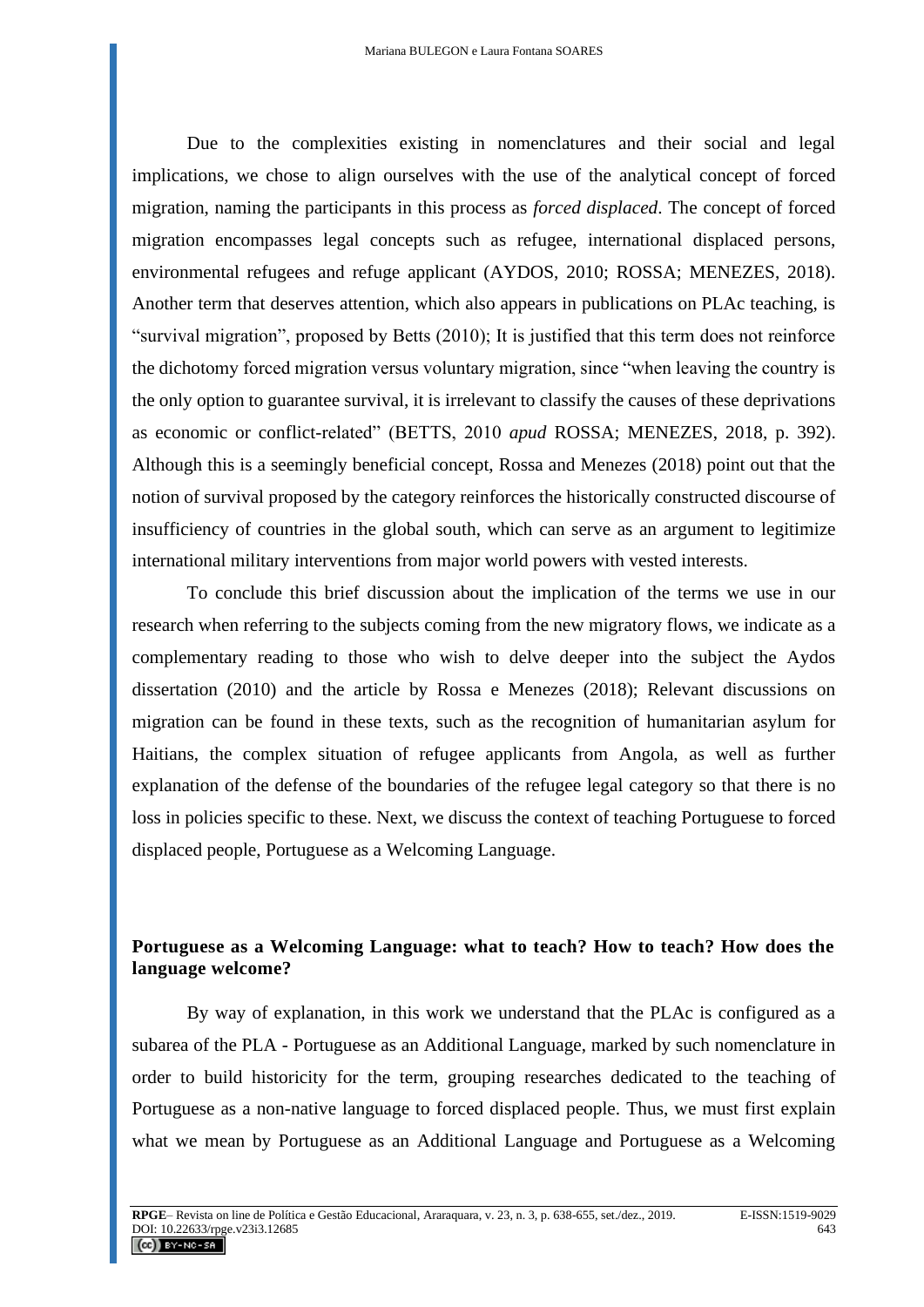Language, as well as our theoretical and ideological identification with the use of these definitions.

According to Schlatter and Garcez (2012), additional language refers to the teaching of another language in the student's repertoire, which, unlike the use of the term foreign language (LE, Portuguese initials), refers to an additive teaching, which incorporates in the student's life beyond the teaching of a language that can be useful for communication in the most different spheres of human communication (BAKHTIN, 2016) and for the social use and action of language (CLARK, 2000). We opted for PLA (Portuguese as an Additional Language) and not PLE (Portuguese as a Foreign Language) because we consider, in addition to the above reasons, that foreign language refers to something strange, alien, distant, concepts that we do not consider positive in language teaching.

In addition to the considerations made regarding the teaching of PLA, we understand that the teaching of PLAc, as a subarea of Portuguese as an Additional Language, takes certain specificities, considering that the PLAc students, coming from the forced migration processes, seek, through language, some other forms of participation in society that are not the same as those sought by immigrant tourists or people who need to learn Portuguese for other reasons. In other words, the reasons why PLAc students seek to learn Portuguese is basically to survive in a society that does not consider, until now, that it coexists with languages other than Portuguese, which is not yet prepared to receive speakers of other languages in the search for insertion in the job market, in school, to be part of the social activities of the country. Given the relationship between learning the majority language of Brazil and migration, it is necessary to address the issue of language policies.

#### **Teaching Portuguese to forced displaced people: Language Policies**

Although Brazil is a plurilingual country, whose official language is Portuguese and the Brazilian Sign Language (Libras), which has indigenous communities speaking indigenous languages, immigrant communities speaking Italian, German, Japanese, Polish and dialect languages. Today, there are no language policies that promote the reception of new immigrants in other languages, nor language policies that value the other languages spoken in Brazil - other than Portuguese and Libras. Such languages and the so-called dialectal languages are considered minority, a euphemic way of diminishing and blocking linguistic and cultural constructions that may arise within these groups. Just as these languages are treated, the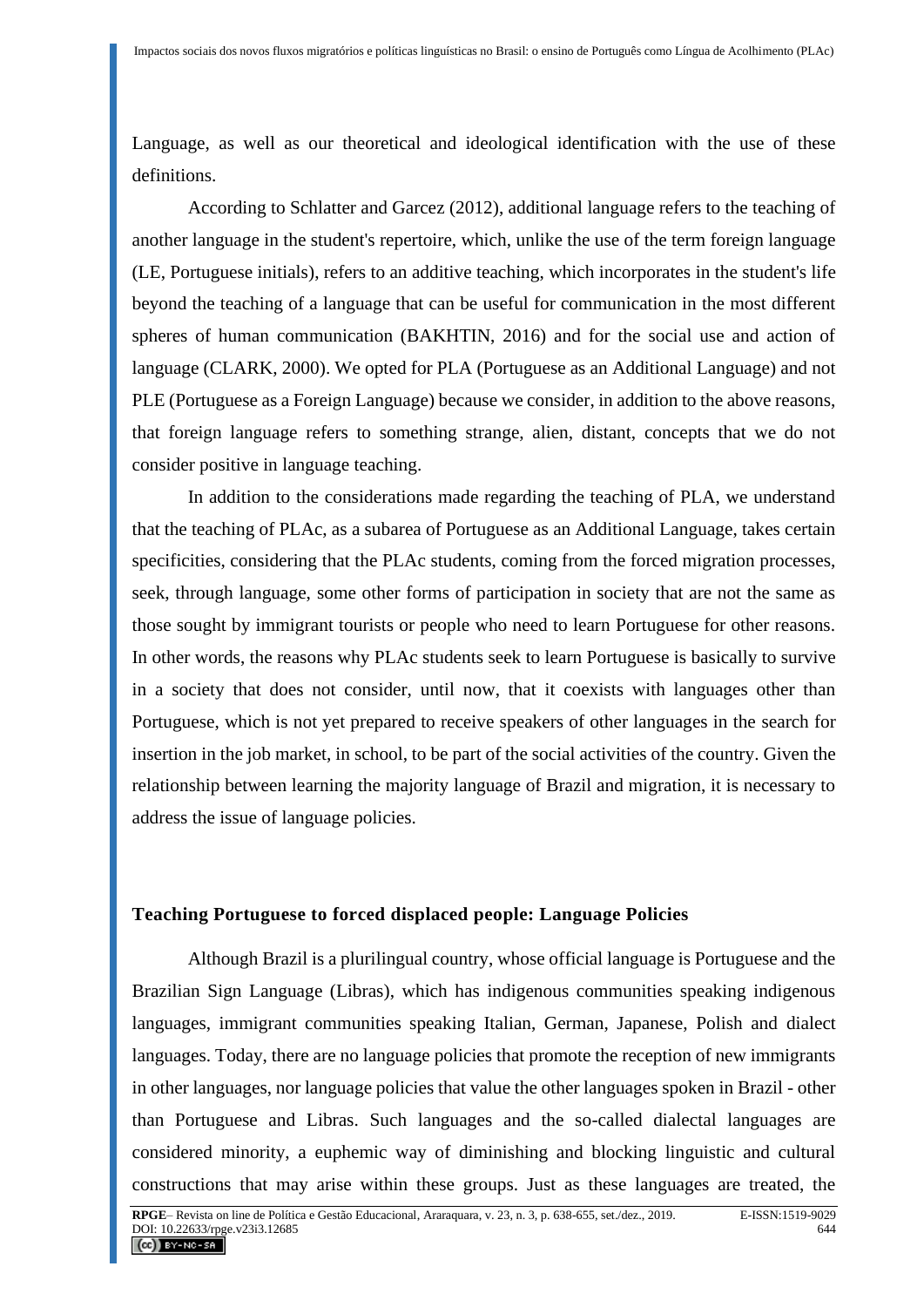languages and culture of immigrants also undergo attempts to erase, while fostering reception in Portuguese. According to Maher:

> The vast majority of Brazilians, as stated by Marilda Cavalcanti in 1999, do not know the extent of their country's linguistic plurality. **Because they believe that Brazil is, or should be, linguistically uniform, this majority looks at our linguistic atlas and does not see, or pretend to not see, the more than 180 indigenous languages and about 30 immigrant languages spoken daily by born Brazilian citizens**. Nor does see, or welcome, the use of Brazilian sign languages and religious niches (Candomblé terreiros) and Quilombola communities, where African languages are still present in chants and prayers (MAHER, 2007, p. 226, authors' highlights)<sup>4</sup>

In her text *A Educação do Entorno* (Surrounding Education), the author discusses the concept of language and culture, so that clarifies that both are linked and are part of the constitution of the subjects, establishing themselves in a dialogic way. The author considers that, as changes occur in social organizations and human relations, culture is not and cannot be a concept that is in a stereotypical form, belonging to a particular dominant group (MAHER, 2007). Therefore, it considers that the surrounding education must embrace the culture of all those who constitute the social space, from hegemonic groups to minority groups, opening spaces for the manifestation and problematization, in the classroom, of the various coexisting cultures, no matter how divergent. We understand that language is also culture and that both are part of certain places, moments, groups and it is through them that the subjects inserted in language perform their identities. Thinking in this way, we ask ourselves: How does the teaching of PLAc also welcome other cultures?

We defend the understanding that the term welcoming is a euphemism, since it only welcomes immigrants in a language that is not dominated by them and that there are no language policies by the government to promote this reception in Portuguese. According to Grosso (2010, p. 74)

> The concept of the host language approximates the definition of the concepts of foreign language and second language, although it is distinguished from both. It is a concept that is generally linked to the host context, an expression that is associated with the migratory context, but, being generally an adult audience, learns Portuguese not as a vehicle language of other subjects, but

<sup>4</sup> A imensa maioria dos brasileiros, conforme afirmou Marilda Cavalcanti, em 1999, não (re)conhece a extensão da pluralidade linguística de seu país. **Porque acredita que o Brasil é, ou deveria ser, linguisticamente uniforme, essa maioria olha para o nosso atlas linguístico e não vê, ou faz que não vê, as mais de 180 línguas indígenas e as cerca de 30 línguas imigrantes faladas cotidianamente por cidadãos brasileiros natos.** Tampouco enxerga, ou vê com bons olhos, o uso das línguas de sinais brasileiras e os nichos religiosos (terreiros de candomblé) e comunidades quilombolas, onde ainda se fazem presentes, em cânticos e orações, línguas africanas (MAHER, 2007, p. 226, grifos nossos)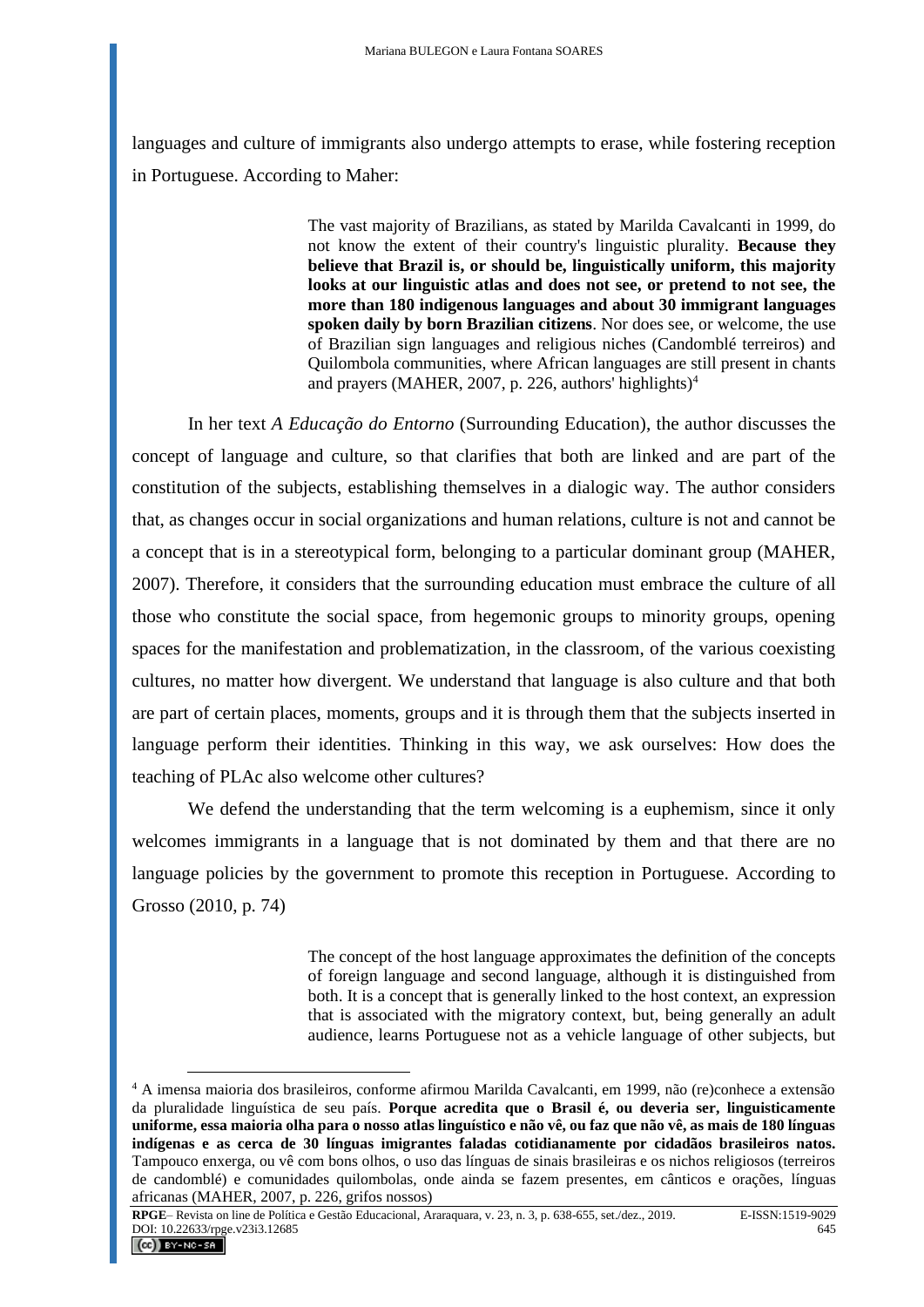for different contextual needs, often linked to solving urgent survival issues, in which the host language has to be the bond of emotional interaction (bidirectional) as the first form of integration (in language immersion) for full democratic citizenship.<sup>5</sup>

We understand that a plurilingual country, where language policies for minority languages are precarious, is not prepared to cater to a new public speaking different languages. However, there is also no incentive from the state for the teaching of Portuguese accessible to this public. That is, the country is open to receive immigrants, but they must speak Portuguese and must be individually responsible for learning. When the state is not responsible for certain causes, it is often up to civil society to do the work (MARQUES, 2018).

In this segment, there is the creation of NGOs and free spaces for teaching PLAc, coordinated and taught by volunteers, where it is common that PLAc teachers are not trained, nor are students of Letters, which, on the one hand it's seen as a very great attitude, because they engage in a work in which they do not know so much, for a much needed cause. On the other hand, this act of teaching without training can be problematic because of the language conceptions that underlie the work, which reflects in the teaching practice; Amado (2013) considers that

> Although the role of non-teaching volunteers ministering Portuguese to refugees is essential on an emergency basis, it is inconceivable that a country that has more than 400 language courses and about 31,000 teachers a year (PAIVA, 2005) cannot create a program that hires teachers, even without initial training in PLE, as this is another curriculum problem in the Letters courses for teaching Portuguese as a welcoming language for transplanted migrant workers and refugees (AMADO, 2013, n.p.).<sup>6</sup>

Given the importance of language policies in the regulation and promotion of PLAc, we deepen this debate from the approach proposed by Ricento and Hornberger (1996). The authors use the onion metaphor to promote the understanding of language policies and their functioning,

**RPGE**– Revista on line de Política e Gestão Educacional, Araraquara, v. 23, n. 3, p. 638-655, set./dez., 2019. E-ISSN:1519-9029 DOI:  $10.22633/\text{rpge.} \vee 23i3.12685$  646

<sup>5</sup> o conceito de língua de acolhimento aproxima-se da definição dos conceitos de língua estrangeira e língua segunda<sup>5</sup>, embora se distinga de ambos. É um conceito que geralmente está ligado ao contexto de acolhimento, expressão que se associa ao contexto migratório, mas que, sendo geralmente um público adulto, aprende o português não como língua veicular de outras disciplinas, mas por diferentes necessidades contextuais, ligadas muitas vezes à resolução de questões de sobrevivência urgentes, em que a língua de acolhimento tem de ser o elo de interação afetivo (bidirecional) como primeira forma de integração (na imersão linguística) para uma plena cidadania democrática.

<sup>6</sup> Ainda que o papel de voluntários não docentes ministrando português para os refugiados seja essencial em caráter emergencial, é inconcebível que um país que possui mais de 400 cursos de Letras e que forma cerca de 31000 professores por ano (PAIVA, 2005) não possa criar um programa que contrate professores, mesmo que sem formação inicial em PLE visto ser este um outro problema de currículo nos cursos de Letras, para o ensino de português como língua de acolhimento para imigrantes trabalhadores transplantados e refugiados (AMADO, 2013,  $s/p$ ).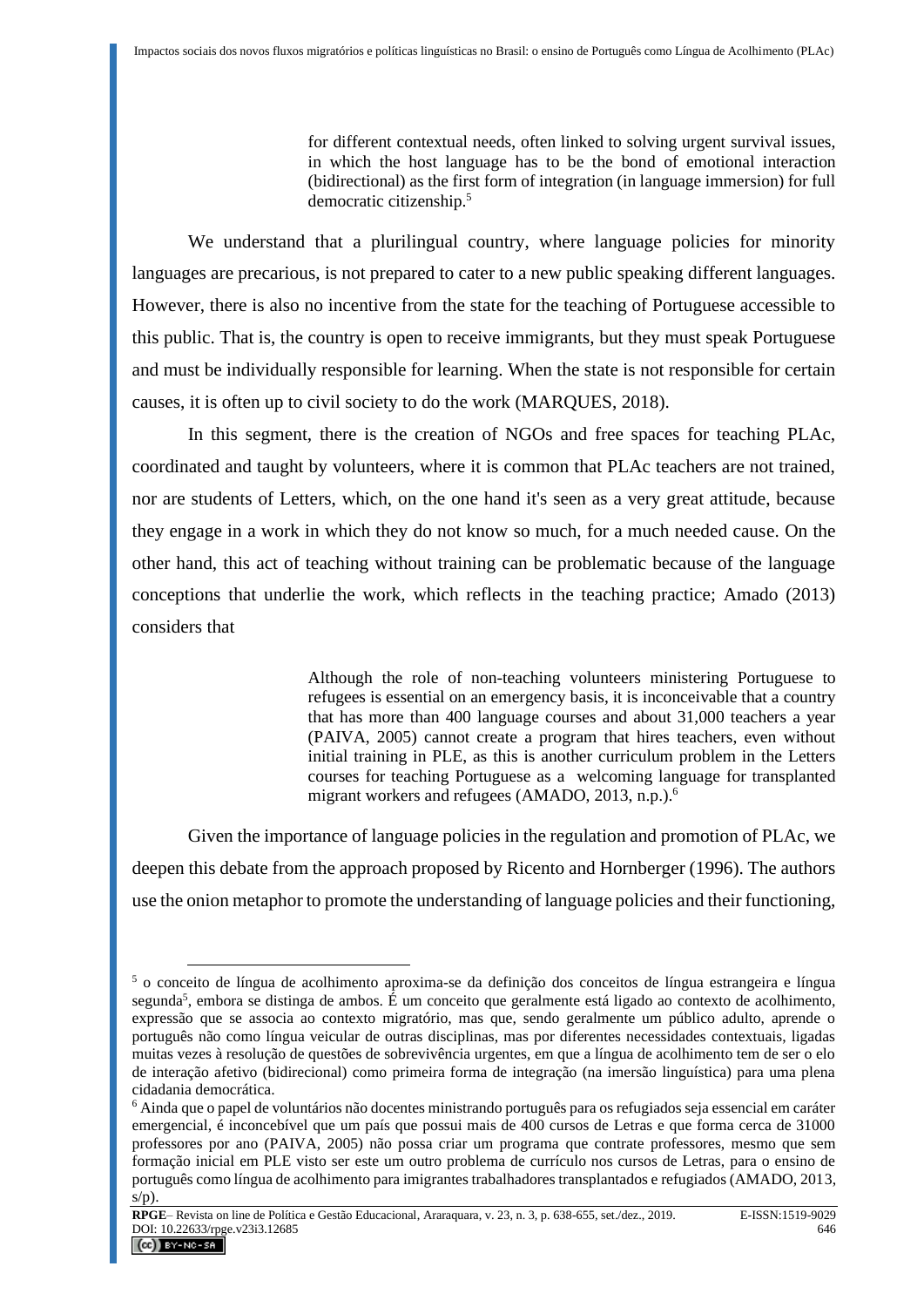in which each layer of the plant symbolizes a responsible action force for the constitution of language policies. The outer layers represent the political and legislative spheres that institutionalize, through decrees, laws and regulations, issues relating to the promotion, veto, recognition, and teaching of languages; the center of the onion represents the teachers who produce linguistic politics in their daily action, deliberately or not, since all acts are crossed by conceptions of language that reproduce or oppose institutionalized policies. Although these layers interdepend on each other, and despite legislation having power over the "inner layers", the teacher's power of action in his daily classroom practice is admitted in making language policy horizontal.

We add to the term "horizontality" the concepts of verticality and horizontality proposed by Santos (1996; 2001). For the geographer, verticalities are "points in space that, separated from each other, ensure the global functioning of society and the economy" (SANTOS, 1996, p. 194), while horizontalities are points that aggregate in continuity. These concepts that permeate the geographical and sociopolitical spaces concern the policies and institutionalization of actions and laws in general, but also linguistic. The current trend of vertical union concerns globalization, which proclaims the homogeneity of bodies and places, based on a hierarchical and reproductive administration of external rules and norms that have "a disintegrating effect on the then existing local solidarity, with the corresponding loss of capacity to management of local life" (SANTOS, 1996, p. 193).

By transposing the concepts of verticality and horizontality to linguistic issues, we can think of regulations and legislations as actions that take place in verticalities and local/ordinary actions as horizontal in promoting the reintegration of solidarity and the management of local life. In other words, the fruitful language actions for the forced displaced people in Brazil must take into account the demands of those who share the banal spaces with these new immigrants, whether they are PLAc teachers, NGOs, educational institutions that already promote reception. Like the onion metaphor, in which the layers overlap and interfere with each other, the verticalities and horizontalities coexist and are interrelated, because it is necessary to recognize, through (vertical) laws, that guarantee the already practiced reception by the horizontalities. Thus, we advocate an intersection policy, as proposed by Bizon and Camargo (2018). After discussing the precariousness of language policies for minority groups, especially forced displaced people, we discuss concepts dear to the discussion of teaching minority groups.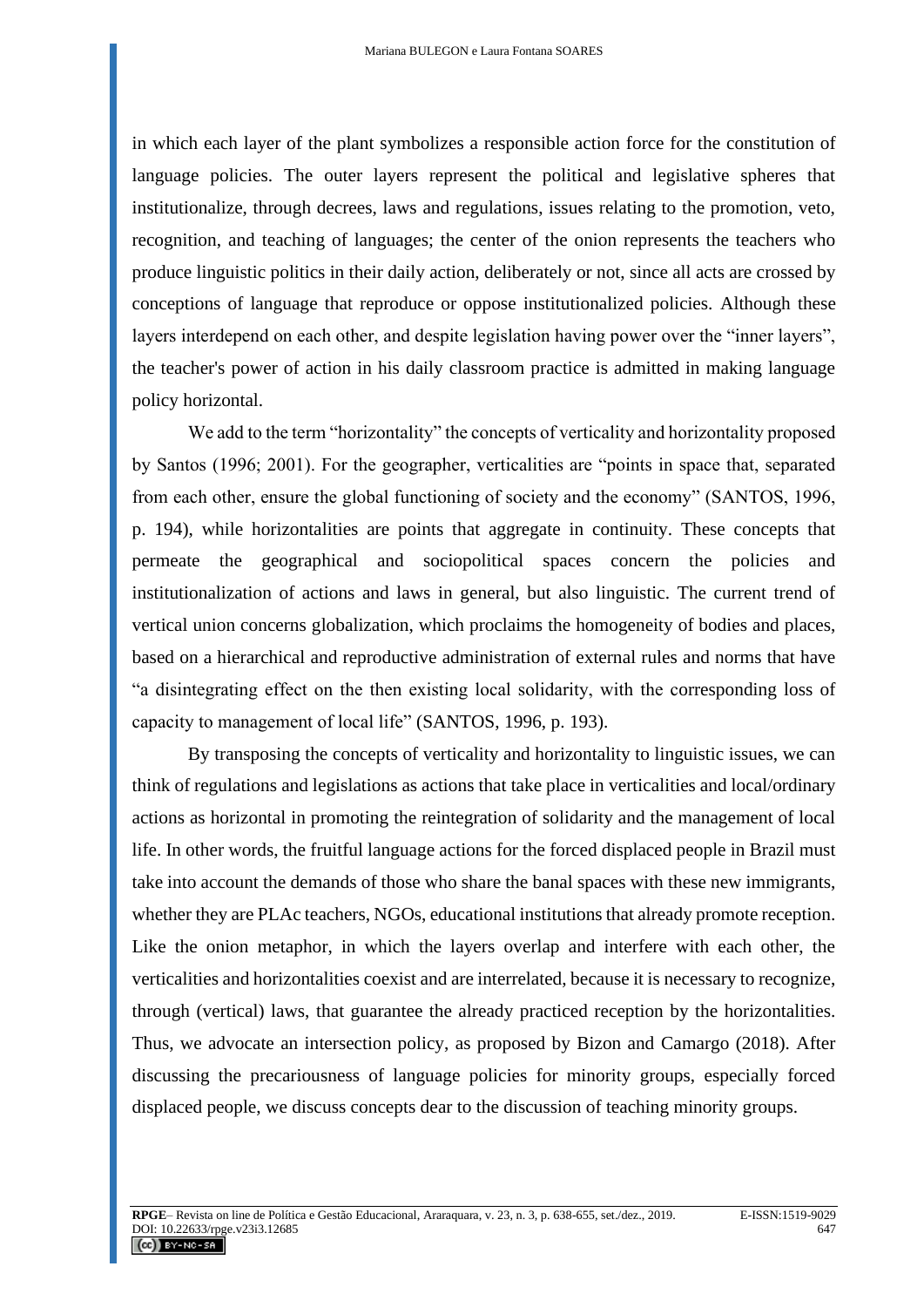### **Agency, agentivity and territorialization in the construction of PLAc teaching**

Ana Paula Lopez (2016) discusses, in her work, about certain understandings by teachers, students and coordinators of a PLAc teaching center. The author deals with the stigmatized conceptions about forced displaced people, about the condition of PLAc teaching also stigmatized by teachers, coordinators and even the students themselves and, based on her analysis, suggests that teaching should be directed to the development of agencies for the promotion of social and economic policies.

Our conception of agency is based on what Lopez (2016) and Bizon (2013) support, considering acts and actions that seek to give voice, politicize, appropriate spaces and territories. From this, we understand territorialization as a non-geographic process (DELEUZE; GUATARRI, 1995; BIZON, 2013) since territory is not just physical spaces, but places of belonging, "synonymous with appropriation" and, according to Bizon ( 2013), appropriating something presupposes an agency. Therefore, we understand territorialization and agency, within the perspective of teaching PLAc, as actions to promote greater sense of belonging of the forced displaced people who participate in the society that only "welcomes" them in Portuguese. Moreover, it is not just knowing a language that one can become a citizen and act in society, claim, resist the power networks in which we are inserted. One must learn to be critical. You need to have voice through and beyond language. You must open spaces, geographic or not, and belong to them.

As an example, Annunciation (2017) reports, in his work, a case where Haitian refugee immigrant students were able to express, through a video, their disapproval of a nationally televised subject. Students were uncomfortable with the stigma and approach, considering the way Haiti was portrayed as prejudiced. From this, they organized, together with the teacher, to write in a script what they would say in the video. The video is starred by the students and the message can reach the interlocutors, the program host and the Brazilian public. We consider that this is a way of using PLAc to promote agency, since the classroom was a space for reflection and promotion of actions - which do not necessarily have to be verbal and even less so in Portuguese - that corroborate with the sense of belonging. In line with the concept of agency, is the concept of agentivity, as proposed by Canagarajah (2004). For the author, agentivity and resistance, capable of empowering students belonging to minority groups, allow a more qualified adaptation of the subjects, therefore, it is important to promote in the classroom moments that allow students to exercise their agentivity, negotiating their identities and consequently bringing benefits to the development of learning.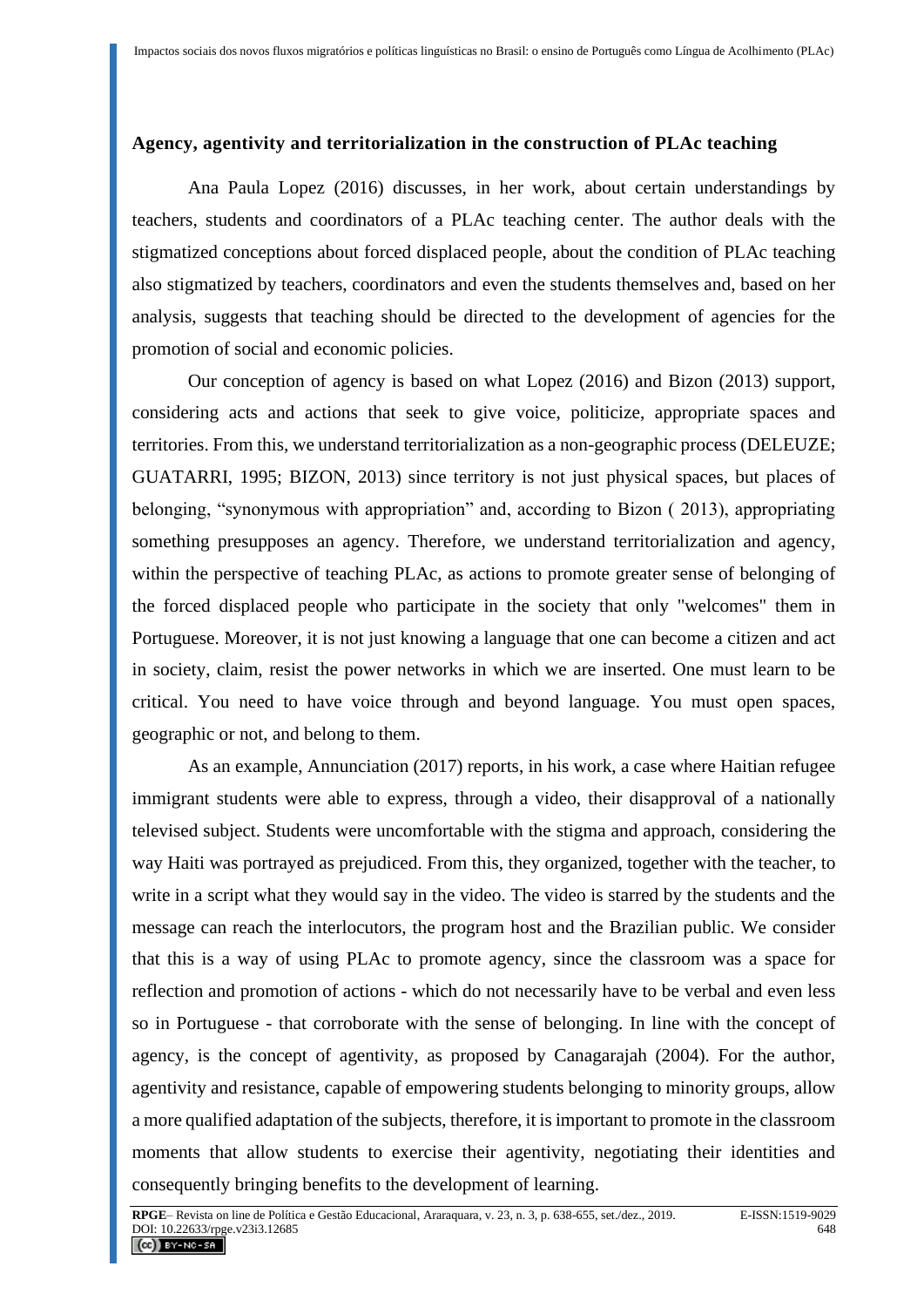Given the considerations about teaching PLAc made so far, it is still worth discussing the difference regarding language learning issues, which should be taken into account for the preparation of classes and teaching materials. We list some of them:

- About PLAc students:
	- o Limited hours due to student workload;
	- o Heterogeneous audience regarding proficiency levels: which may be positive for some group activities, but perhaps boring for the most proficient students and may lead to dropout;
	- o Students who can speak more than one language are more likely to learn other languages because of relationships made previously while learning a second or third language;
	- o Students who are not literate in any language: How to integrate these students into a language class? What kind of literacy practice can be performed to include this student in class?
	- o Culture, conception of culture, habits and practices different from each other and different from teachers. How to promote a teaching that does not corroborate the erasure of this culture, a non-hegemonic teaching that is democratic and creates spaces for the promotion of learning that includes language and culture?
	- o What do students want to learn? What do they need to learn? Why do they want to learn? These are questions that can be asked in all student groups so that teaching can be done that truly meets the needs of the student and has greater possibilities for engagement;
	- o What are the motivations of students to be in a PLAc class? How did they realize that they need and why they need to learn Portuguese? What are the places they transit and which would they like to transit?
- To the PLAc teachers:
	- o Knowing the needs of the group for the preparation of classes and teaching materials;
	- o Know the specificities of PLA teaching and PLAc teaching;
	- o Value the culture and experiences of students;
	- o Develop a teaching that articulates the promotion of agencies and territorialization processes;
- To researchers and producers of knowledge on the subject: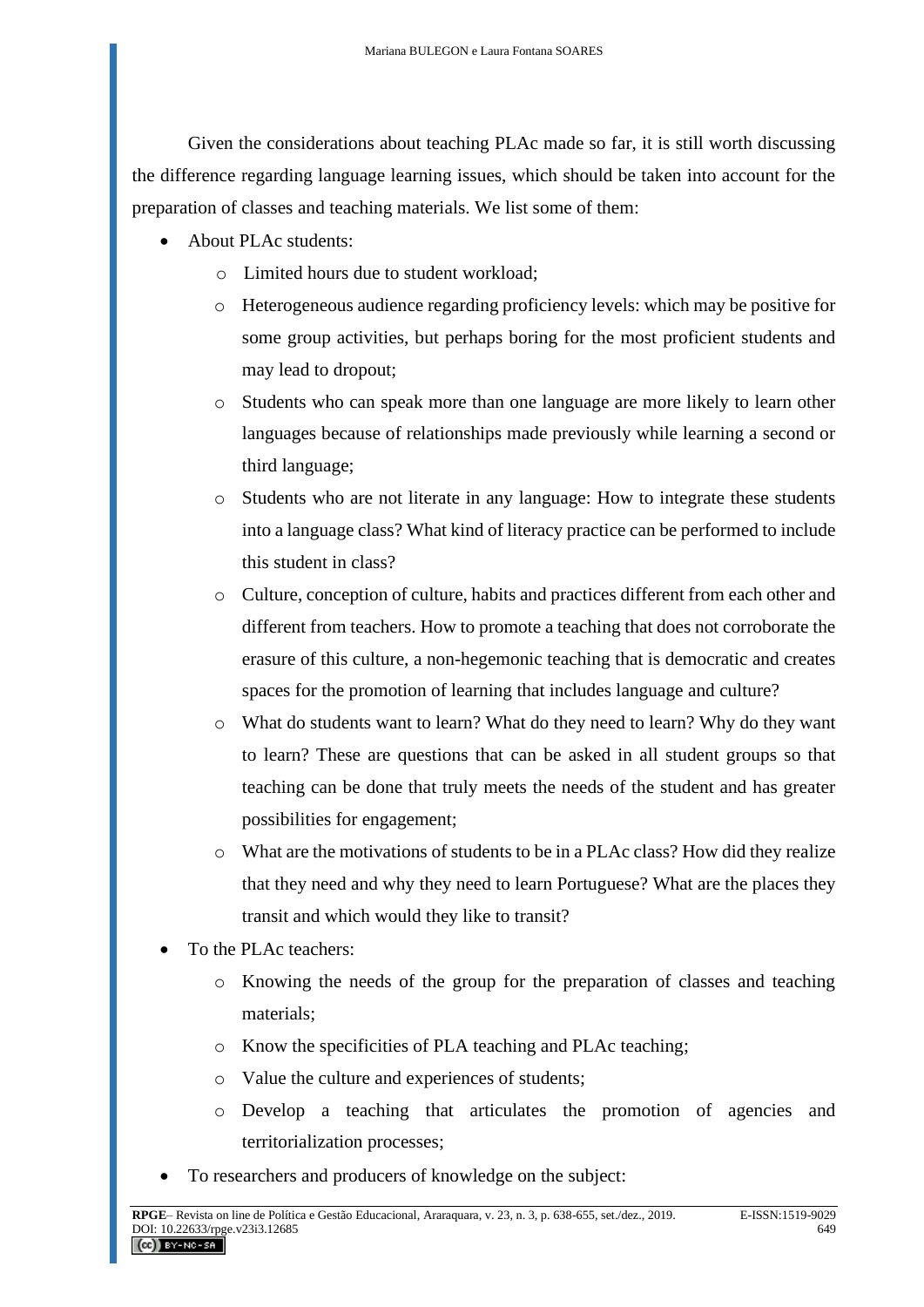- o Reflect on the term *welcoming*;
- o Develop language policies for PLAc teaching and teacher training for PLAc;
- o Produce reflections and theories on the subject, and guide the production of teaching materials;
- o Open spaces and opportunities for PLAc discussion at universities and schools, giving voice to those who wants know and who already know, in order to create larger collaborative communities and spread the word about the topic..

With this, we consider that there should be more reflections on the subject, in order to promote a teaching that does not reproduce the segregation processes that are configured in the history of the minority peoples and languages of our country.

### **PLAc, refugee immigrants and life in Brazil**

*suddenly we are all immigrants trading one house for another first we exchange the womb for air then the suburb for the filthy city in search of a better life but some of us abandon their land altogether* (Rupi Kaur)<sup>7</sup>

We can analyze the relationship of refugee immigrants with language as a form of granting citizenship. We not only refer to legal citizenship, but as a synonym for belonging. The Refugee Statute (BRASIL, 1951) confers:

Article 1. Will be recognized as refugee any individual who:

I - because of well-founded fears of persecution on grounds of race, religion, nationality, social group or political opinion, are outside their country of nationality and cannot or will not welcome the protection of such country;

II - having no nationality and being outside the country where he previously had his habitual residence, he may or may not wish to return to it, due to the circumstances described in the previous item;

III - Due to a serious and widespread violation of human rights, he is obliged to leave his country of nationality to seek refuge in another country.<sup>8</sup>

<sup>7</sup> *de repente todos somos imigrantes / trocando uma casa pela outra / primeiro trocamos o ventre pelo ar / depois o subúrbio pela cidade imunda / em busca de uma vida melhor / mas alguns de nós abandonam sua terra por complete* (Rupi Kaur)

<sup>8</sup> Art. 1º Será reconhecido como refugiado todo indivíduo que:

I - devido a fundados temores de perseguição por motivos de raça, religião, nacionalidade, grupo social ou opiniões políticas encontre-se fora de seu país de nacionalidade e não possa ou não queira acolher-se à proteção de tal país; II - não tendo nacionalidade e estando fora do país onde antes teve sua residência habitual, não possa ou não queira regressar a ele, em função das circunstâncias descritas no inciso anterior;

**RPGE**– Revista on line de Política e Gestão Educacional, Araraquara, v. 23, n. 3, p. 638-655, set./dez., 2019. E-ISSN:1519-9029 DOI:  $10.22633/\text{rpge.} \vee 23i3.12685$  650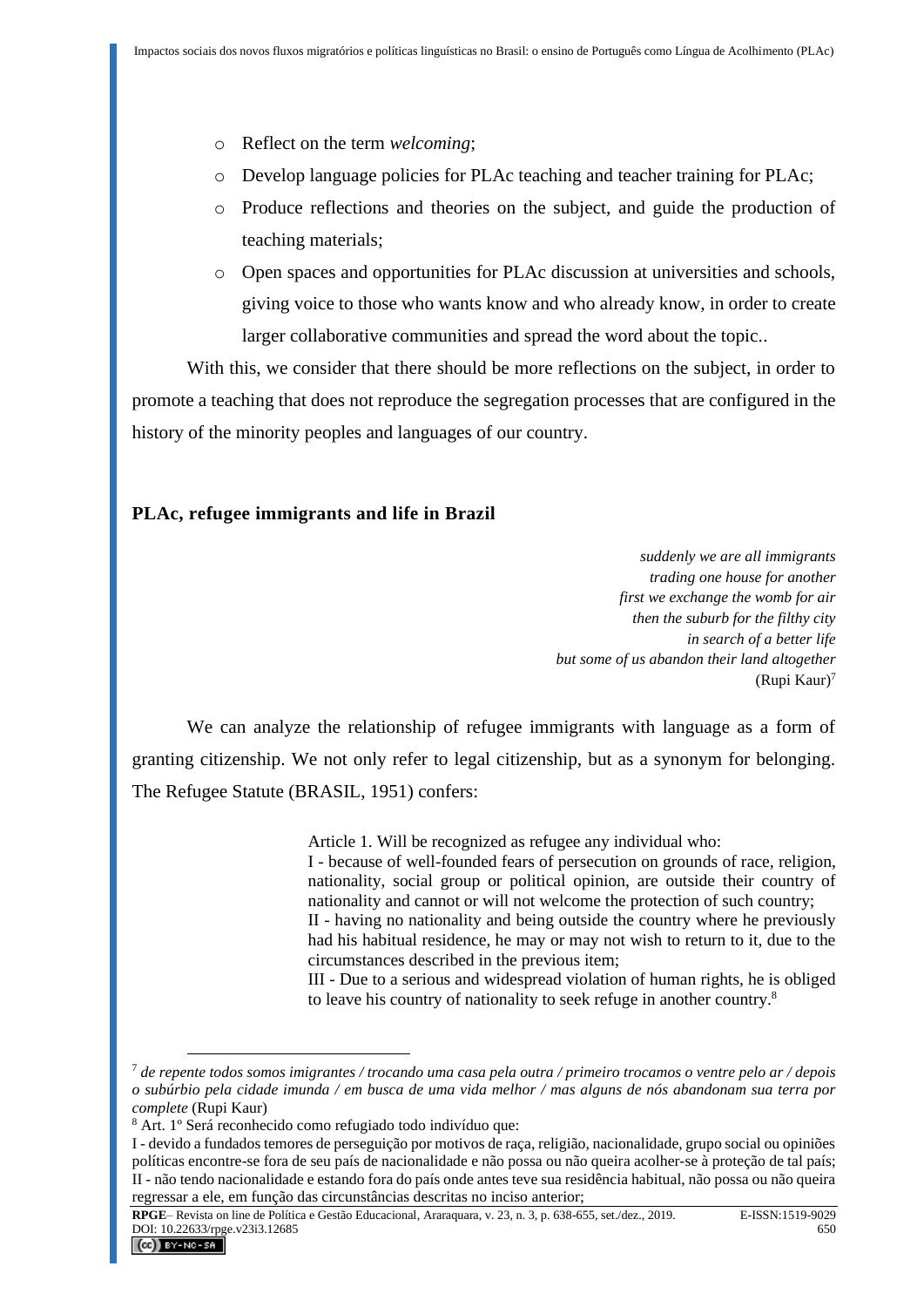However, guaranteeing the right, in other words, the role, does not give the individual the freedom to participate in all activities they want in Brazilian society. It can be said that it is also not possible for all Brazilians to live and transit in certain physical and idealized places for reasons considered norms, or rules, within micropower networks. One looks at the issue of refuge in the same way as one looks at inclusion policies, giving spaces to minorities that until then did not belong to those spaces.

From Michel Foucault's perspective, power should not be viewed as prohibition or punishment - this is abuse of power - and should be viewed from an upward perspective, capturing the power relations that exist in all structures, before the power of the State. According to Foucault:

> It is about capturing the power at its ends, wherever it becomes capillary; grasping power in its more regional and local forms and institutions, especially at the point where, beyond the rules of law that organize and delimit it, it extends, penetrates institutions, is embodied in techniques and is equipped with material intervention, possibly violent (FOUCAULT, 1996, p. 182).<sup>9</sup>

Relations between refugee and Brazilian immigrants are identified in this definition. There are also power relations, in which we can observe, in many situations, the gaze turned to refugees and minorities with hate or pity, as reported by Lopez (2016). Although by right they may belong and settle in society, there are spaces, geographical or otherwise, that are not open to them.

Refugee status grants certain freedoms and deprivations to life in society. The teaching of PLAc, in this sense, should promote possibilities for agency so that these freedoms are increasingly possible and open. Although networks and micropowers are strong, almost consolidated, plaguing many spaces of which we are all part, "where there is power, there is a possibility of resistance" (DANNER, 2010). According to Foucault (*apud* GALLO, 2017, p. 90):

> Undoubtedly, the main goal today is not to find out but to refuse what we are. [...] It could be said, in conclusion, that the political, ethical, social and philosophical problem facing us today is not trying to liberate the individual

III - devido a grave e generalizada violação de direitos humanos, é obrigado a deixar seu país de nacionalidade para buscar refúgio em outro país

 $\frac{1}{9}$  Trata-se [...] de captar o poder em suas extremidades, lá onde ele se torna capilar; captar o poder nas suas formas e instituições mais regionais e locais, principalmente no ponto em que, ultrapassando as regras de direito que o organizam e o delimitam, ele se prolonga, penetra em instituições, corporifica-se em técnicas e se mune de instrumentos de intervenção material, eventualmente violentos (FOUCAULT, 1996, p. 182).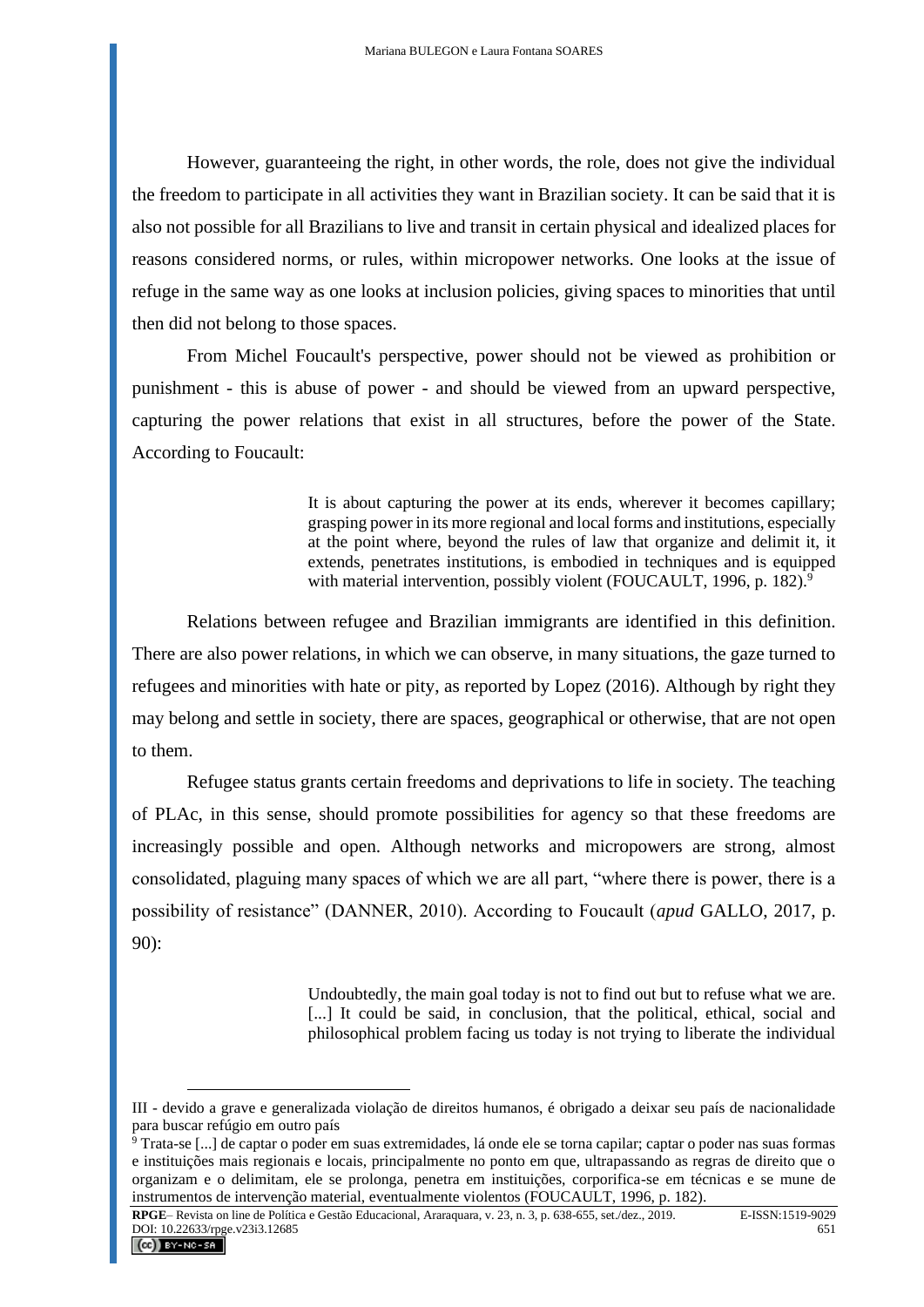from the State and its institutions, but to get rid of the State and the kind of individualization it seeks.<sup>10</sup>

We consider that agency, agentivity, or resistance should talk to processes of deterritorialization/territorialization beyond geographical space. This means the building of agency and resistance in order to actively participate in society, relate to Brazilian culture and have space to disseminate other cultures, have more possibilities for insertion in the labor market and in daily practices. The refugee document confers possibilities that refugee status often does not. Racial, gender, social and religious prejudice plagues many relationships. For this reason, we consider that one way to resist and promote agency is to make our PLAc students learn Portuguese not only to serve the neoliberal model we are inserted in, but to claim with us a fairer and less segregated society.

These are times of resistance, we know. Using the words of Foucault (*apud* GALLO, 91-92):

> [...] considering that there is no society without power relations, the agonism between power and freedom is an incessant task, a political task inherent to social existence, to the existence of anyone in society, which is to say: the struggle for Freedom, the struggle for misrule, resistance to the imprisonment of the possibilities of action belongs to the common man, is his political task. Insist on existing, existing as multiple possibilities [...], insist on existing again and:  $re-exist.<sup>11</sup>$

Produce agency, resist, insist and re-exist. Tasks that fit us both as citizens of Brazilian society, increasingly consolidated in power relations - and abuse of power - that must pass from Brazilians to immigrants, teachers to students, sharing collaborative networks of resistance, learning, exchanges and new forms of subjectivation for the construction of fairer and more plural spaces.

#### **Final considerations**

<sup>&</sup>lt;sup>10</sup> Sem dúvida, o objetivo principal, hoje, não é descobrir, mas recusar o que nós somos. [...] Poder-se-ia dizer, para concluir, que o problema, ao mesmo tempo, político, ético, social e filosófico que se apresenta a nós, hoje, não é tentar liberar o indivíduo do Estado e de suas instituições, mas de nos livrarmos, *nós*, do Estado e do tipo de individualização que ele pretende.

<sup>11</sup> [...] considerando que não haja sociedade sem relações de poder, o agonismo entre poder e liberdade é uma tarefa incessante, uma tarefa política inerente à existência social, à existência de qualquer um na sociedade, o que vale dizer: a luta pela liberdade, a luta pelo desgoverno, a resistência ao aprisionamento das possibilidades de ação pertence ao homem comum, é sua tarefa política. Insistir em existir, existir enquanto múltiplas possibilidades [...], insistir em existir de novo e de: re-existir.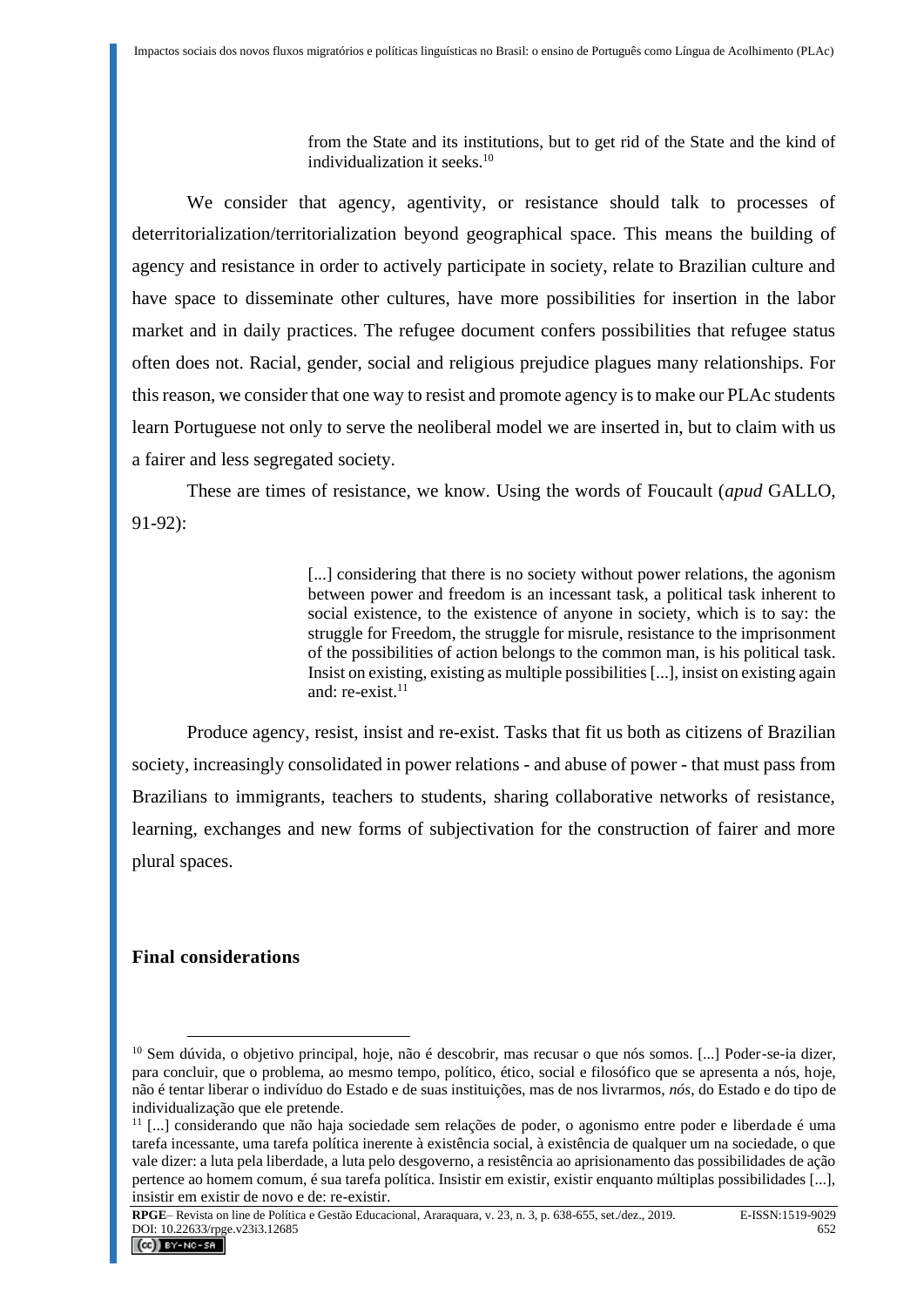In this article, we seek to answer, regarding linguistic and social policies: what are the implications of a welcoming language teaching? How is it possible to promote reception in this way? From the discussion fostered, we join our voice to the work that discusses actions for the intercultural and politically engaged reception of immigrants understood as forced displaced, who have the status of refugees, permanent visa immigrants, humanitarian visa immigrants, refuge applicants, among others. We assume that in order to produce productive dialogues, as applied linguists, we cannot be limited to language.

We stress the importance of opening PLAc classes for students to build their activity, as in many cases this is the only common space for building the identity of forced displaced immigrant as a resistant group in Brazil, as there are not always secondary organizations for these debates to take place, such as immigrant associations. For this reason, the PLAc class goes beyond the space of language teaching as a culture and is configured as a space for building activity. Thus, the classroom as a democratic space made up of immigrants is a reflection of the social changes that are taking place and gradually deconstructing the outdated conception of a unicultural and monolingual nation state.

**ACKNOWLEDGEMENTS:** To CAPES and CNPq, for the scholarships granted.

# **REFERENCES**

AMADO, R. O ensino de português como língua de acolhimento para refugiados. **Revista da Sociedade Internacional Português Língua Estrangeira** (SIPLE). 7ed., ano 4, n. 2, 2013.

ANUNCIAÇÃO, R. F. M. **Somos mais que isso:** práticas de (re)existência de migrantes e refugiados frente à despossessão e ao não reconhecimento. Dissertação de mestrado. Universidade Estadual de Campinas, 2017.

AYDOS, M. R. **Migração Forçada:** Uma abordagem conceitual a partir da imigração de angolanos para os estados de São Paulo e Rio de Janeiro, Brasil (1970-2006). Dissertação de Mestrado. Campinas, SP, 2010.

BAKHTIN, M. **Os gêneros do discurso**. São Paulo, SP: Editora 34 Ltda, 2016.

BETTS, A. Survival Migration: A New Protection Framework. **Global Governance: A Review of Multilateralism and International Organizations**. v. 16, n. 3, p. 361-382, July-September 2010.

BIZON, A. C. C. **Narrando o exame Celpe-Bras e o convênio PEC-G:** a construção de territorialidades em tempos de internacionalização. Tese de Doutorado. Campinas, SP, 2013.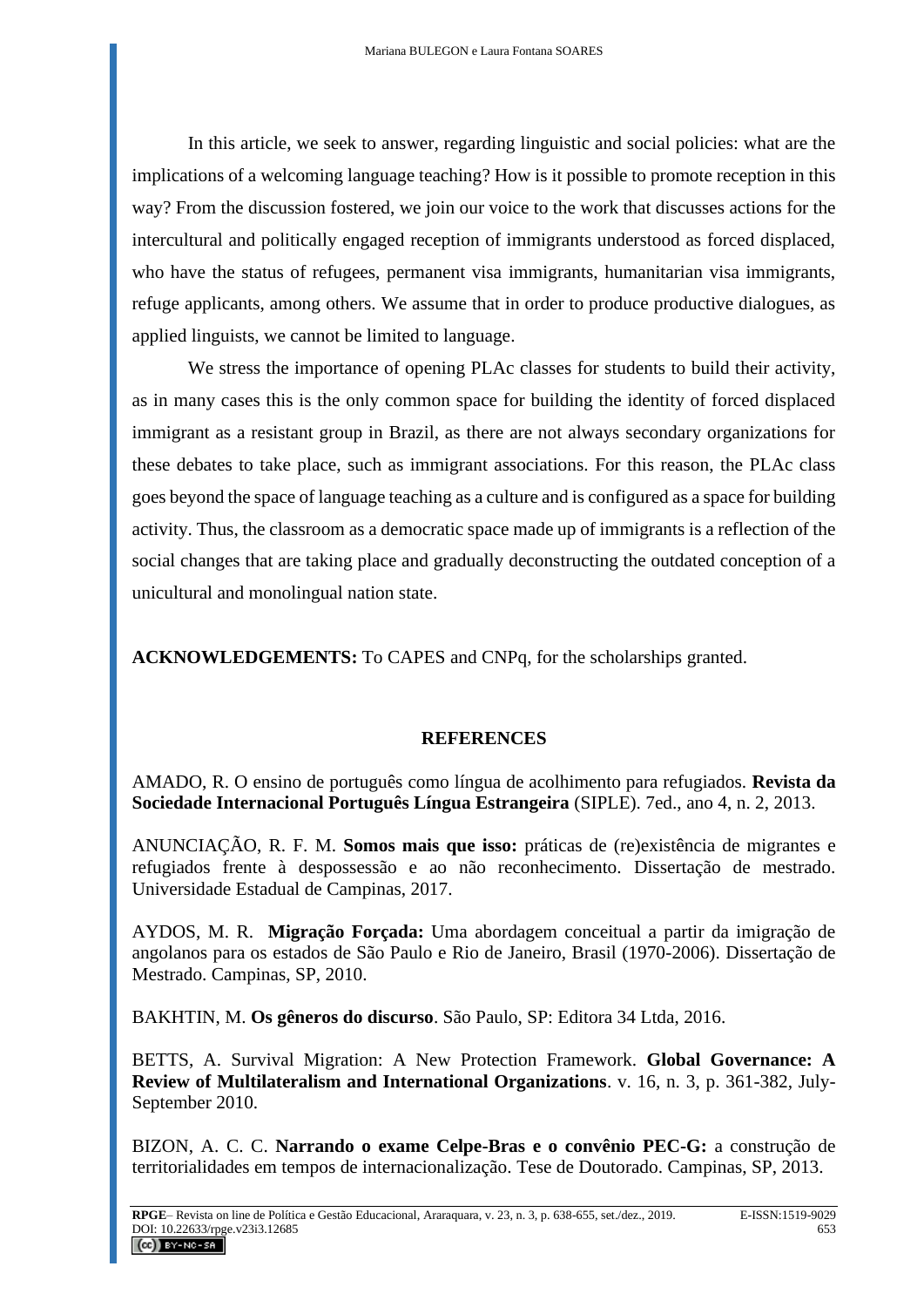BIZON, A. C. C; CAMARGO, H. R. E. Acolhimento e ensino da língua portuguesa à população oriunda de migração de crise no município de São Paulo: por uma política do atravessamento entre verticalidades e horizontalidades. *In:* BAENINGER; BOGUS; BERTINO MOREIRA; VEDOVATO; FERNANDES; SOUZA; BALTAR; PERES; WALDMAN; MAGALHÃES. (Org.). **Migrações Sul-Sul**. 2ed. v. 1. Campinas, SP, 2018.

BRASIL. **Estatuto do Refugiado**, 1951.

CANAGARAJAH, A. S. Subversive identities, pedagogical safe houses, and critical learning. *In:* NORTON, B.; TOOHEY, K. (Orgs.). **Critical pedagogies and language learning.** Cambridge: Cambridge University Press. Cap. 7, p. 116-137, 2004.

CAVALCANTI, L. Novos fluxos migratórios: haitianos, senegaleses, e ganeenses no mercado de trabalho brasileiro. *In:* GIEDEL, J. A. P.; GODOY, G. G. (Org.). **Refúgio e hospitalidade**. Curitiba: Kairós Edições, 2016.

CLARK, H. H. O uso da linguagem. **Cadernos de Tradução**. Porto Alegre: UFRGS, nº 9, p. 49-71. jan-mar. 2000.

COLL, C. **Psicologia e currículo:** uma aproximação psicopedagógica à elaboração do currículo escolar. Tradução Cláudia Schilling. São Paulo: Ática, 1996.

DELEUZE, G.; GUATARRI, F**. Mil platôs:** postulados da linguística. Rio de Janeiro: Editora 34, 1997.

DENNER, F. O Sentido da Biopolítica em Michel Foucault. **Revista Estudos Filosóficos,** nº 4, p. 143-157, 2010.

FOUCAULT, M. **Microfísica do Poder.** 12ª Ed. Rio de Janeiro: Graal, 1996.

GROSSO, M. J. R. Língua de acolhimento, língua de integração. **Horizontes de Linguística Aplicada**, v. 9, n.2, p.61-77, 2010.

GALLO, S. Biopolítica e subjetividade: resistência? **Educar em Revista**. n. 66, p. 77-94, out/dez. 2017.

LOPEZ, A. P. A. **Subsídios para o planejamento de cursos de Português como Língua de Acolhimento para Imigrantes Deslocados Forçados no Brasil**. Dissertação de mestrado. Universidade Federal de Minas Gerais, 2016.

MAHER, T. A educação do entorno para a interculturalidade e o plurilinguismo. *In:* KLEIMAN, Angela; CAVALCANTI, Marilda (Orgs.). **Linguística Aplicada – suas faces e interfaces.** p. 255-270. Campinas: Mercado de Letras, 2007.

MARQUES, A. A. M. **Políticas linguísticas e ensino de português como língua de acolhimento para imigrantes no Brasil:** Uma discussão a partir da oferta de cursos nas universidades federais. Dissertação de Mestrado. Universidade Federal do Rio Grande do Sul. Porto Alegre, RS, 2018.